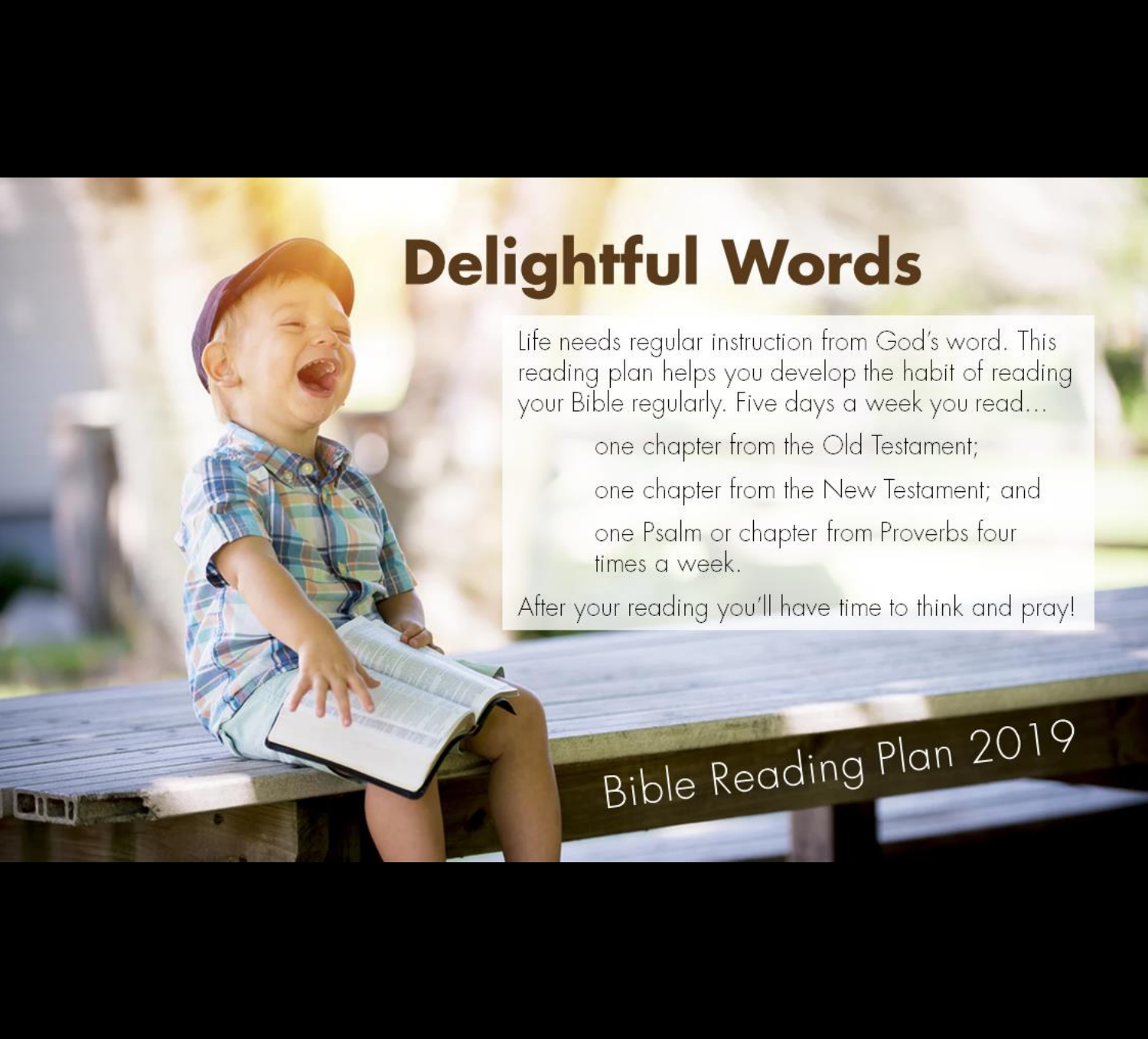## January 2019

| <b>Sunday</b>  | <b>Monday</b>                                                  | <b>Tuesday</b>                                | Wednesday                                  | <b>Thursday</b>                                     | <b>Friday</b>                                                | <b>Saturday</b> |
|----------------|----------------------------------------------------------------|-----------------------------------------------|--------------------------------------------|-----------------------------------------------------|--------------------------------------------------------------|-----------------|
|                |                                                                | 1<br>Genesis 1<br>Matthew 1<br>Psalm 1        | $\overline{2}$<br>Genesis 2<br>Matthew 2   | $\overline{3}$<br>Genesis 3<br>Matthew 3<br>Psalm 2 | $\overline{\mathbf{4}}$<br>Genesis 4<br>Matthew 4<br>Psalm 3 | 5               |
| $6\phantom{1}$ | $\overline{\mathbf{r}}$<br>Genesis 6-7<br>Matthew 5<br>Psalm 4 | 8<br>Genesis 8<br>Matthew 6<br>Psalm 5        | $\boldsymbol{9}$<br>Genesis 9<br>Matthew 7 | 10<br>Genesis 11<br>Matthew 8<br>Psalm 6            | 11<br>Genesis 12<br>Matthew 9<br>Psalm 7                     | 12              |
| 13             | 14<br>Genesis 13-14<br>Matthew 10<br>Psalm 8                   | 15<br>Genesis 15<br>Matthew 11<br>Psalm 9     | 16<br>Genesis 16<br>Matthew 12             | 17<br>Genesis 17<br>Matthew 13<br>Psalm 10          | 18<br>Genesis 18<br>Matthew 14<br>Psalm 11                   | 19              |
| 20             | 21<br>Genesis 19<br>Matthew 15<br>Psalm 12                     | 22<br>Genesis 20-21<br>Matthew 16<br>Psalm 13 | 23<br>Genesis 22<br>Matthew 17             | 24<br>Genesis 23<br>Matthew 18<br>Psalm 14          | 25<br>Genesis 24<br>Matthew 19<br>Psalm 15                   | 26              |
| 27             | 28<br>Genesis 25-26<br>Matthew 20<br>Psalm 16                  | 29<br>Genesis 27<br>Matthew 21<br>Psalm 17    | 30<br>Genesis 28<br>Matthew 22             | 31<br>Genesis 29<br>Matthew 23<br>Psalm 18          |                                                              |                 |
|                |                                                                | <b>Notes</b>                                  |                                            |                                                     |                                                              |                 |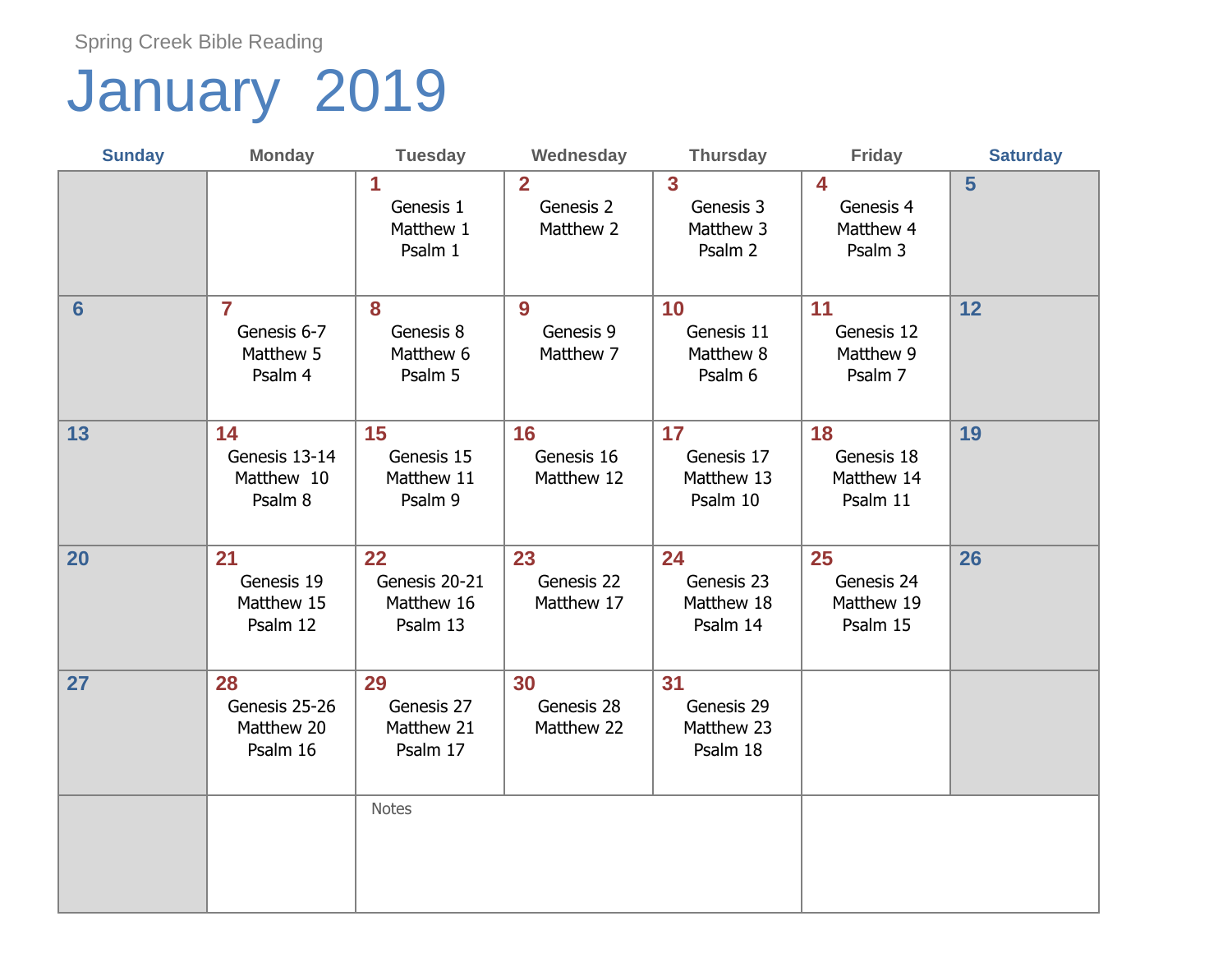### February 2019

| <b>Sunday</b> | <b>Monday</b>                             | <b>Tuesday</b>                               | Wednesday                                     | <b>Thursday</b>                                                     | <b>Friday</b>                             | <b>Saturday</b> |
|---------------|-------------------------------------------|----------------------------------------------|-----------------------------------------------|---------------------------------------------------------------------|-------------------------------------------|-----------------|
|               |                                           |                                              |                                               |                                                                     | 1<br>Genesis 30<br>Matthew 24<br>Psalm 19 | $\overline{2}$  |
| 3             | 4<br>Genesis 31<br>Matthew 25<br>Psalm 20 | 5<br>Genesis 32-33<br>Matthew 26<br>Psalm 21 | $6\phantom{a}$<br>Genesis 34<br>Matt. 27:1-26 | $\overline{\mathbf{7}}$<br>Genesis 35<br>Matt. 27:27-66<br>Psalm 22 | 8<br>Genesis 37<br>Matthew 28<br>Psalm 23 | 9               |
| 10            | 11<br>Genesis 39-40<br>Mark 1<br>Psalm 24 | 12<br>Genesis 41<br>Mark 2<br>Psalm 25       | 13<br>Genesis 42<br>Mark 3                    | 14<br>Genesis 43<br>Mark 4<br>Psalm 26                              | 15<br>Genesis 44<br>Mark 5<br>Psalm 27    | 16              |
| 17            | 18<br>Genesis 45-46<br>Mark 6<br>Psalm 28 | 19<br>Genesis 47<br>Mark 7<br>Psalm 29       | 20<br>Genesis 48<br>Mark 8                    | 21<br>Genesis 49<br>Mark 9<br>Psalm 30                              | 22<br>Genesis 50<br>Mark 10<br>Psalm 31   | 23              |
| 24            | 25<br>Exodus 1-2<br>Mark 11               | 26<br>Exodus 3<br>Mark 12<br>Psalm 32        | 27<br>Exodus 4<br>Mark 13                     | 28<br>Exodus 5-6<br>Mark 14<br>Psalm 33                             |                                           |                 |
|               |                                           | <b>Notes</b>                                 |                                               |                                                                     |                                           |                 |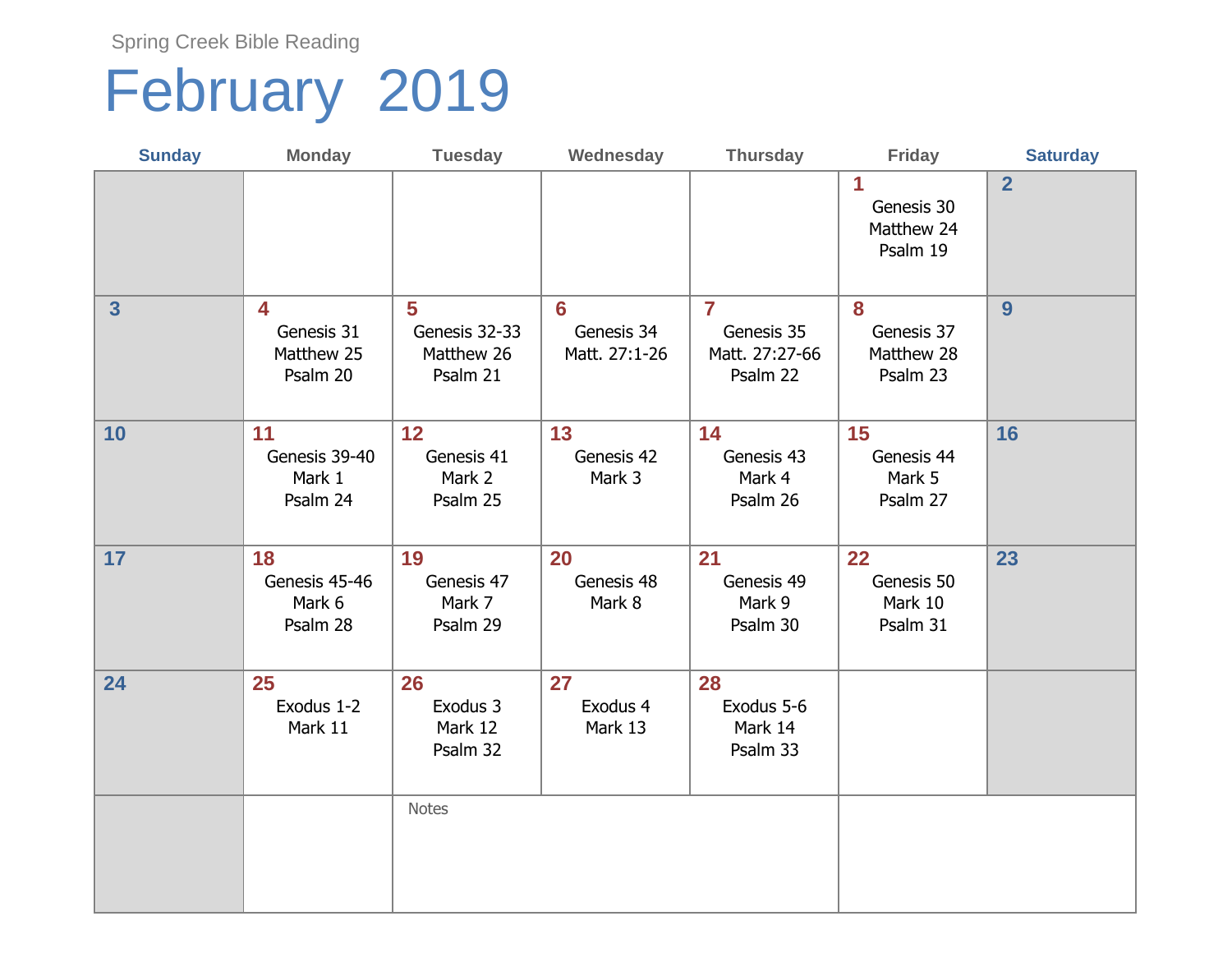#### March 2019

| <b>Sunday</b>           | <b>Monday</b>                                              | <b>Tuesday</b>                          | Wednesday                    | <b>Thursday</b>                                      | <b>Friday</b>                             | <b>Saturday</b> |
|-------------------------|------------------------------------------------------------|-----------------------------------------|------------------------------|------------------------------------------------------|-------------------------------------------|-----------------|
|                         |                                                            |                                         |                              |                                                      | 1<br>Exodus 7-8<br>Mark 15<br>Psalm 34    | $\overline{2}$  |
| $\overline{\mathbf{3}}$ | $\blacktriangleleft$<br>Exodus 9-10<br>Mark 16<br>Psalm 35 | 5<br>Exodus 11-12<br>Luke 1<br>Psalm 36 | 6<br>Exodus 13<br>Luke 2     | $\overline{7}$<br>Exodus 14-15<br>Luke 3<br>Psalm 37 | 8<br>Exodus 16<br>Luke 4<br>Psalm 38      | 9               |
| 10                      | 11<br>Exodus 17<br>Luke 5<br>Psalm 39                      | 12<br>Exodus 18<br>Luke 6<br>Psalm 40   | 13<br>Exodus 19<br>Luke 7    | 14<br>Exodus 20<br>Luke 8<br>Psalm 41                | 15<br>Exodus 32<br>Luke 9<br>Psalm 42     | 16              |
| 17                      | 18<br>Exodus 33-34<br>Luke 10<br>Psalm 43                  | 19<br>Exodus 40<br>Luke 11<br>Psalm 44  | 20<br>Leviticus 8<br>Luke 12 | 21<br>Leviticus 9<br>Luke 13<br>Psalm 45             | 22<br>Leviticus 10<br>Luke 14<br>Psalm 46 | 23              |
| 24                      | 25<br>Numbers 9<br>Luke 15<br>Psalm 47                     | 26<br>Numbers 10<br>Luke 16<br>Psalm 48 | 27<br>Numbers 11<br>Luke 17  | 28<br>Numbers 12<br>Luke 18<br>Psalm 49              | 29<br>Numbers 13<br>Luke 19<br>Psalm 50   | 30              |
| 31                      |                                                            | <b>Notes</b>                            |                              |                                                      |                                           |                 |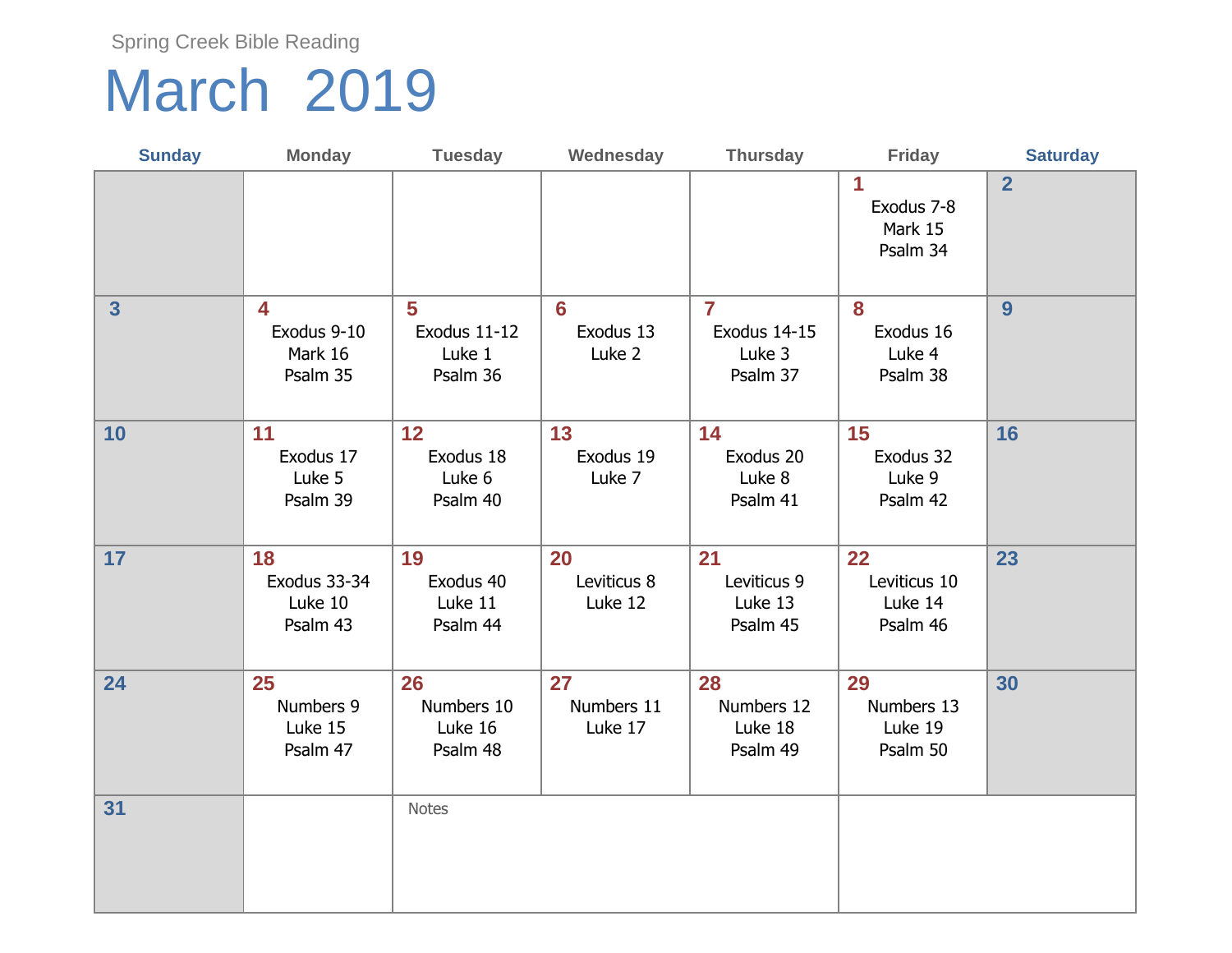## April 2019

| <b>Sunday</b>  | <b>Monday</b>                             | <b>Tuesday</b>                                          | Wednesday                                        | <b>Thursday</b>                                | Friday                                          | <b>Saturday</b> |
|----------------|-------------------------------------------|---------------------------------------------------------|--------------------------------------------------|------------------------------------------------|-------------------------------------------------|-----------------|
|                | 1<br>Numbers 14<br>Luke 20<br>Psalm 51    | $\overline{2}$<br>Numbers 16<br>Luke 21<br>Psalm 52     | $\overline{\mathbf{3}}$<br>Numbers 17<br>Luke 22 | 4<br>Numbers 22-23<br>Luke 23:1-25<br>Psalm 53 | 5<br>Numbers 24-25<br>Luke 23:26-56<br>Psalm 54 | $6\phantom{1}$  |
| $\overline{7}$ | 8<br>Deuteronomy 4<br>Luke 24<br>Psalm 55 | $\boldsymbol{9}$<br>Deuteronomy 5<br>John 1<br>Paalm 56 | 10<br>Deuteronomy 6<br>John 2                    | 11<br>Deuteronomy 8<br>John 3<br>Psalm 57      | 12<br>Deuteronomy 11<br>John 4<br>Psalm 58      | 13              |
| 14             | 15<br>Deut. 30<br>John 5<br>Psalm 59      | 16<br>Deut. 31<br>John 6<br>Psalm 60                    | 17<br>Deut. 32, 34<br>John 7                     | 18<br>Joshua 1<br>John 8<br>Psalm 61           | 19<br>Joshua 2<br>John 9<br>Psalm 62            | 20              |
| 21             | 22<br>Joshua 3<br>John 10<br>Psalm 63     | 23<br>Joshua 4<br>John 11<br>Psalm 64                   | 24<br>Joshua 5<br>John 12                        | 25<br>Joshua 6-7<br>John 13<br>Psalm 65        | 26<br>Joshua 8<br>John 14<br>Psalm 66           | 27              |
| 28             | 29<br>Joshua 23<br>John 15<br>Psalm 67    | 30<br>Joshua 24<br>John 16<br>Psalm 68                  |                                                  |                                                |                                                 |                 |
|                |                                           | <b>Notes</b>                                            |                                                  |                                                |                                                 |                 |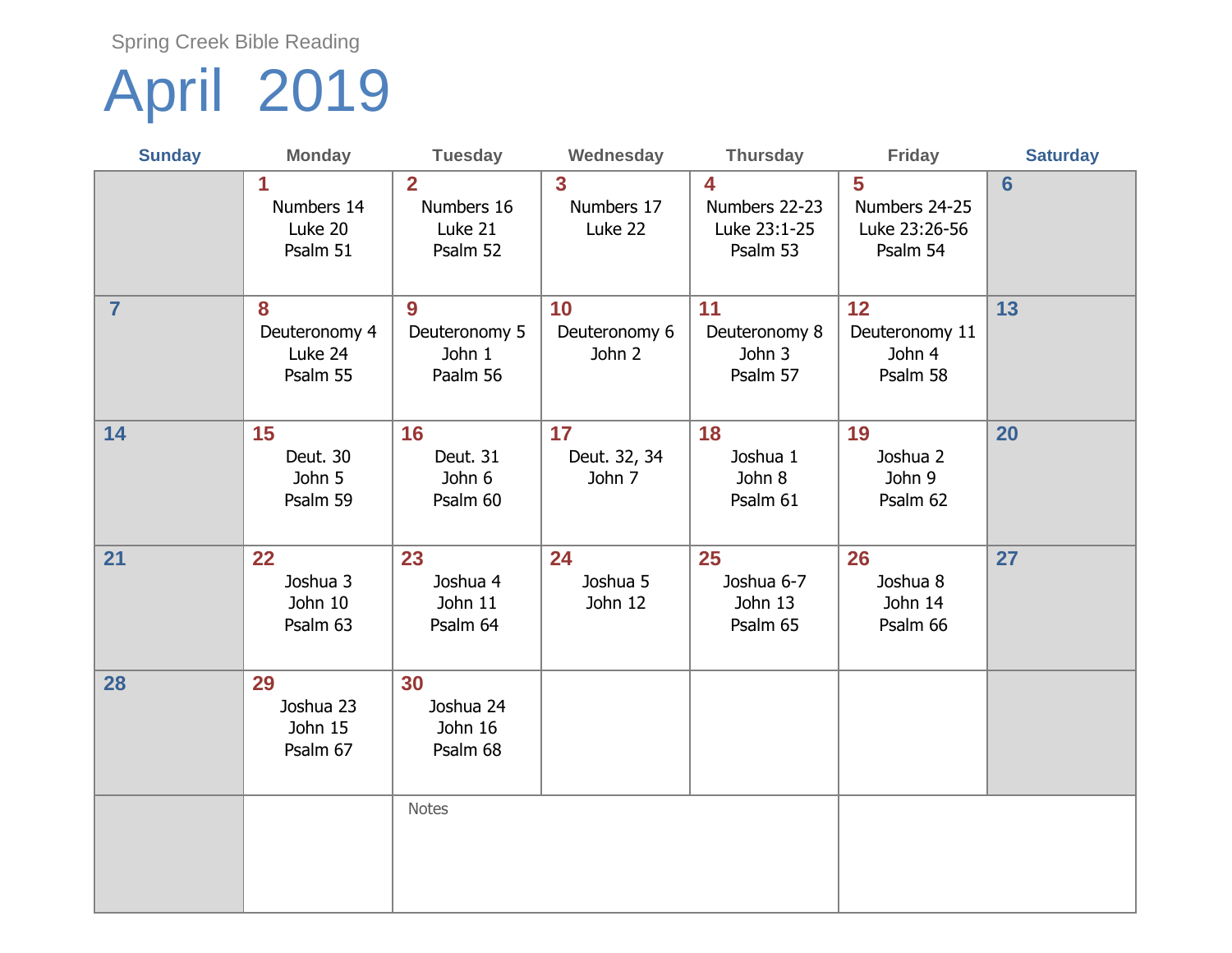# May 2019

| <b>Sunday</b>  | <b>Monday</b>                                             | <b>Tuesday</b>                                    | Wednesday                    | <b>Thursday</b>                                 | <b>Friday</b>                                                   | <b>Saturday</b> |
|----------------|-----------------------------------------------------------|---------------------------------------------------|------------------------------|-------------------------------------------------|-----------------------------------------------------------------|-----------------|
|                |                                                           |                                                   | 1<br>Judges 1<br>John 17     | $\mathbf{2}$<br>Judges 2<br>John 18<br>Psalm 69 | $\overline{\mathbf{3}}$<br>Judges 3<br>John 19:1-24<br>Psalm 70 | 4               |
| $5\phantom{1}$ | $6\phantom{a}$<br>Judges 4-5<br>John 19:25-42<br>Psalm 71 | $\overline{7}$<br>Judges 6<br>John 20<br>Psalm 72 | 8<br>Judges 7<br>John 21     | 9<br>Judges 13-14<br>Acts 1<br>Psalm 73         | 10<br>Judges 15<br>Acts 2<br>Psalm 74                           | 11              |
| 12             | 13<br>Judges 16<br>Acts 3<br>Psalm 75                     | 14<br>Ruth 1<br>Acts 4<br>Psalm 76                | 15<br>Ruth 2<br>Acts 5       | 16<br>Ruth 3<br>Acts 6<br>Psalm 77              | 17<br>Ruth 4<br>Acts 7<br>Psalm 78                              | 18              |
| 19             | 20<br>1 Samuel 1-2<br>Acts 8<br>Psalm 79                  | 21<br>1 Samuel 3<br>Acts 9<br>Psalm 80            | 22<br>1 Samuel 4<br>Acts 10  | 23<br>1 Samuel 8<br>Acts 11<br>Psalm 81         | 24<br>1 Samuel 9-10<br>Acts 12<br>Psalm 82                      | 25              |
| 26             | 27<br>1 Samuel 11<br>Acts 13                              | 28<br>1 Samuel 12<br>Acts 14<br>Psalm 83          | 29<br>1 Samuel 15<br>Acts 15 | 30<br>1 Samuel 16<br>Acts 16<br>Psalm 84        | 31<br>1 Samuel 17<br>Acts 17<br>Psalm 85                        |                 |
|                |                                                           | <b>Notes</b>                                      |                              |                                                 |                                                                 |                 |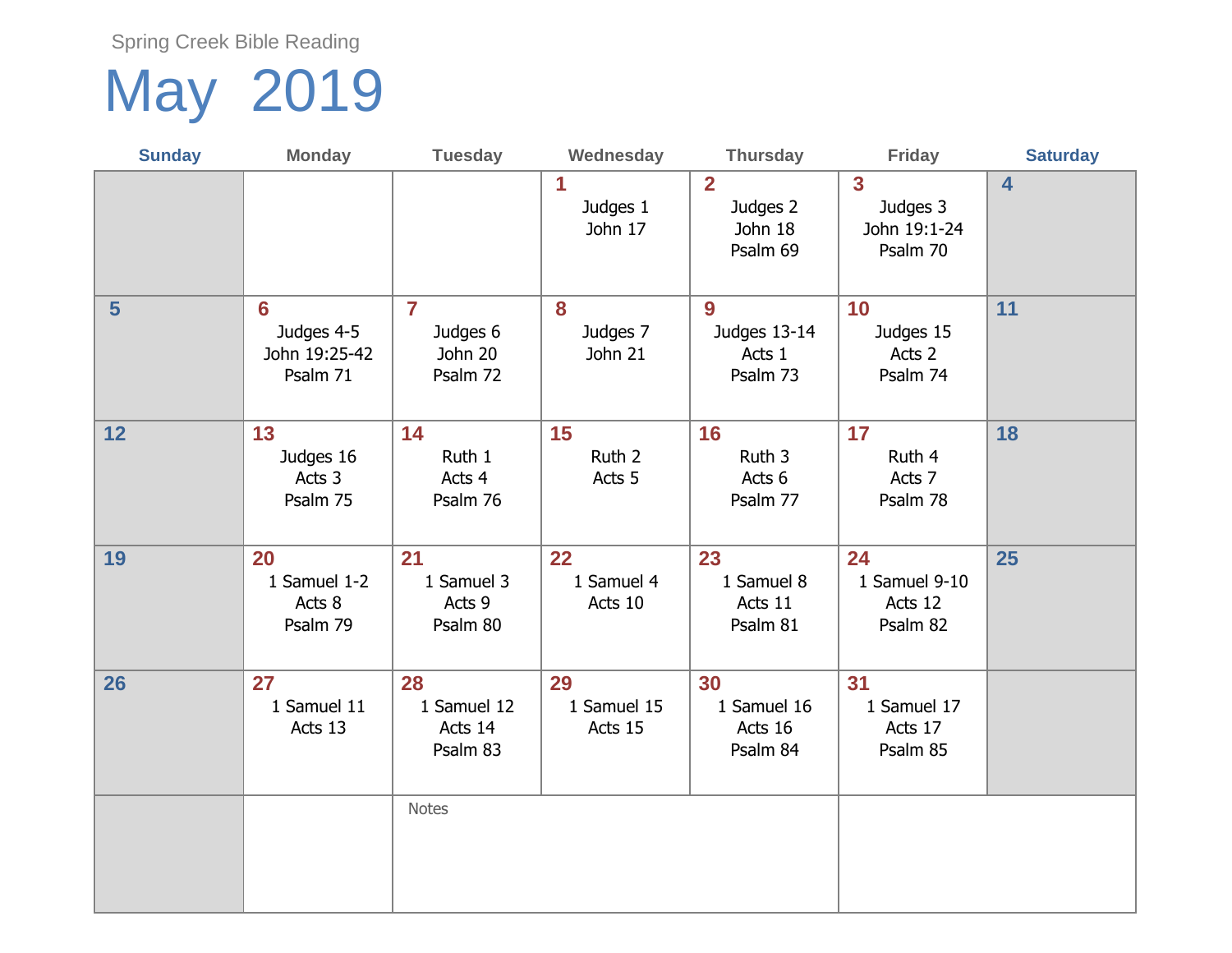### June 2019

| <b>Sunday</b>  | <b>Monday</b>                                                 | <b>Tuesday</b>                                                | Wednesday                    | <b>Thursday</b>                               | <b>Friday</b>                                        | <b>Saturday</b> |
|----------------|---------------------------------------------------------------|---------------------------------------------------------------|------------------------------|-----------------------------------------------|------------------------------------------------------|-----------------|
|                |                                                               |                                                               |                              |                                               |                                                      | $\mathbf{1}$    |
| $\overline{2}$ | $\overline{\mathbf{3}}$<br>1 Samuel 18<br>Acts 18<br>Psalm 86 | $\overline{\mathbf{4}}$<br>1 Samuel 19<br>Acts 19<br>Psalm 87 | 5<br>1 Samuel 20<br>Acts 20  | 6<br>1 Samuel 24<br>Acts 21<br>Psalm 88       | $\overline{7}$<br>1 Samuel 25<br>Acts 22<br>Psalm 89 | 8               |
| 9              | 10<br>1 Samuel 26<br>Acts 23<br>Proverbs 1                    | 11<br>1 Samuel 27<br>Acts 24<br>Proverbs 2                    | 12<br>1 Samuel 28<br>Acts 25 | 13<br>1 Samuel 29-30<br>Acts 26<br>Proverbs 3 | 14<br>1 Samuel 31<br>Acts 27<br>Proverbs 4           | 15              |
| 16             | 17<br>2 Samuel 1<br>Acts 28<br>Proverbs 5                     | 18<br>2 Samuel 2<br>Romans 1<br>Proverbs 6                    | 19<br>2 Samuel 3<br>Romans 2 | 20<br>2 Samuel 4<br>Romans 3<br>Proverbs 7    | 21<br>2 Samuel 5<br>Romans 4<br>Proverbs 8           | 22              |
| 23             | 24<br>2 Samuel 6<br>Romans 5                                  | 25<br>2 Samuel 7<br>Romans 6<br>Proverbs 9                    | 26<br>2 Samuel 8<br>Romans 7 | 27<br>2 Samuel 9<br>Romans 8<br>Proverbs 10   | 28<br>2 Samuel 11<br>Romans 9<br>Proverbs 11         | 29              |
| 30             |                                                               | <b>Notes</b>                                                  |                              |                                               |                                                      |                 |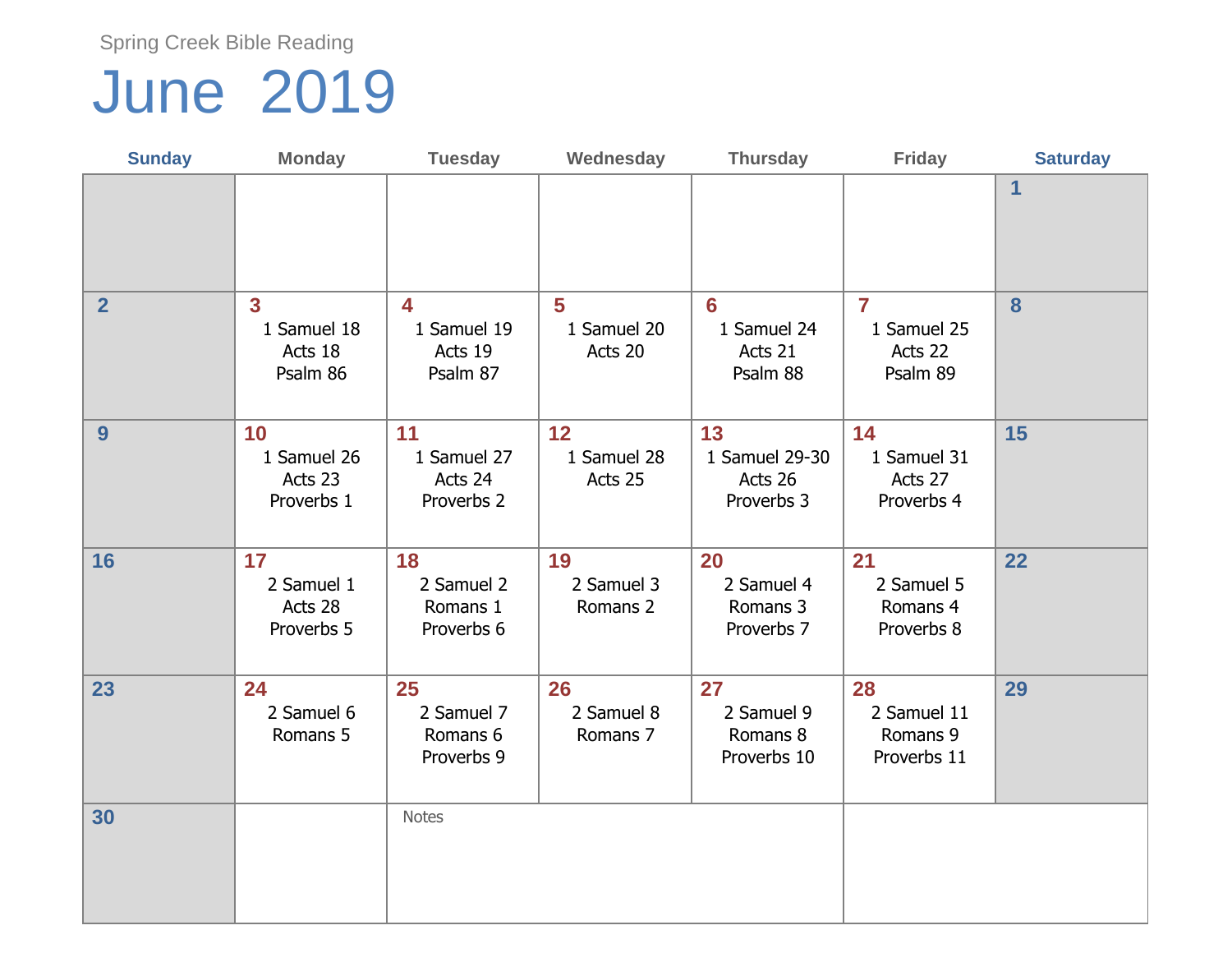# July 2019

| <b>Sunday</b>  | <b>Monday</b>                                      | <b>Tuesday</b>                                               | Wednesday                            | <b>Thursday</b>                                     | <b>Friday</b>                                       | <b>Saturday</b> |
|----------------|----------------------------------------------------|--------------------------------------------------------------|--------------------------------------|-----------------------------------------------------|-----------------------------------------------------|-----------------|
|                | 1<br>2 Samuel 12<br>Romans 10<br>Proverbs 12       | $\overline{2}$<br>2 Samuel 23-24<br>Romans 11<br>Proverbs 13 | 3<br>1 Kings 1<br>Romans 12          | 4<br>1 Kings 2<br>Romans 13<br>Proverbs 14          | 5<br>1 Kings 3<br>Romans 14<br>Proverbs 15          | $6\phantom{1}$  |
| $\overline{7}$ | 8<br>1 Kings 6<br>Romans 15<br>Proverbs 16         | 9<br>1 Kings 7<br>Romans 16<br>Proverbs 17                   | 10<br>1 Kings 8<br>1 Corinthians 1   | 11<br>1 Kings 9<br>1 Corinthians 2<br>Proverbs 18   | 12<br>1 Kings 10<br>1 Corinthians 3<br>Proverbs 19  | 13              |
| 14             | 15<br>1 Kings 11<br>1 Corinthians 4<br>Proverbs 20 | 16<br>1 Kings 12<br>1 Corinthians 5<br>Proverbs 21           | 17<br>1 Kings 13<br>1 Corinthians 6  | 18<br>1 Kings 14<br>1 Corinthians 7<br>Proverbs 22  | 19<br>1 Kings 15<br>1 Corinthians 8<br>Proverbs 23  | 20              |
| 21             | 22<br>1 Kings 16<br>1 Corinthians 9<br>Proverbs 24 | 23<br>1 Kings 17<br>1 Corinthians 10<br>Proverbs 25          | 24<br>1 Kings 18<br>1 Corinthians 11 | 25<br>1 Kings 19<br>1 Corinthians 12<br>Proverbs 26 | 26<br>1 Kings 21<br>1 Corinthians 13<br>Proverbs 27 | 27              |
| 28             | 29<br>1 Kings 22<br>1 Corinthians 14               | 30<br>2 Kings 1<br>1 Corinthians 15<br>Proverbs 28           | 31<br>2 Kings 2<br>1 Corinthians 16  |                                                     |                                                     |                 |
|                |                                                    | <b>Notes</b>                                                 |                                      |                                                     |                                                     |                 |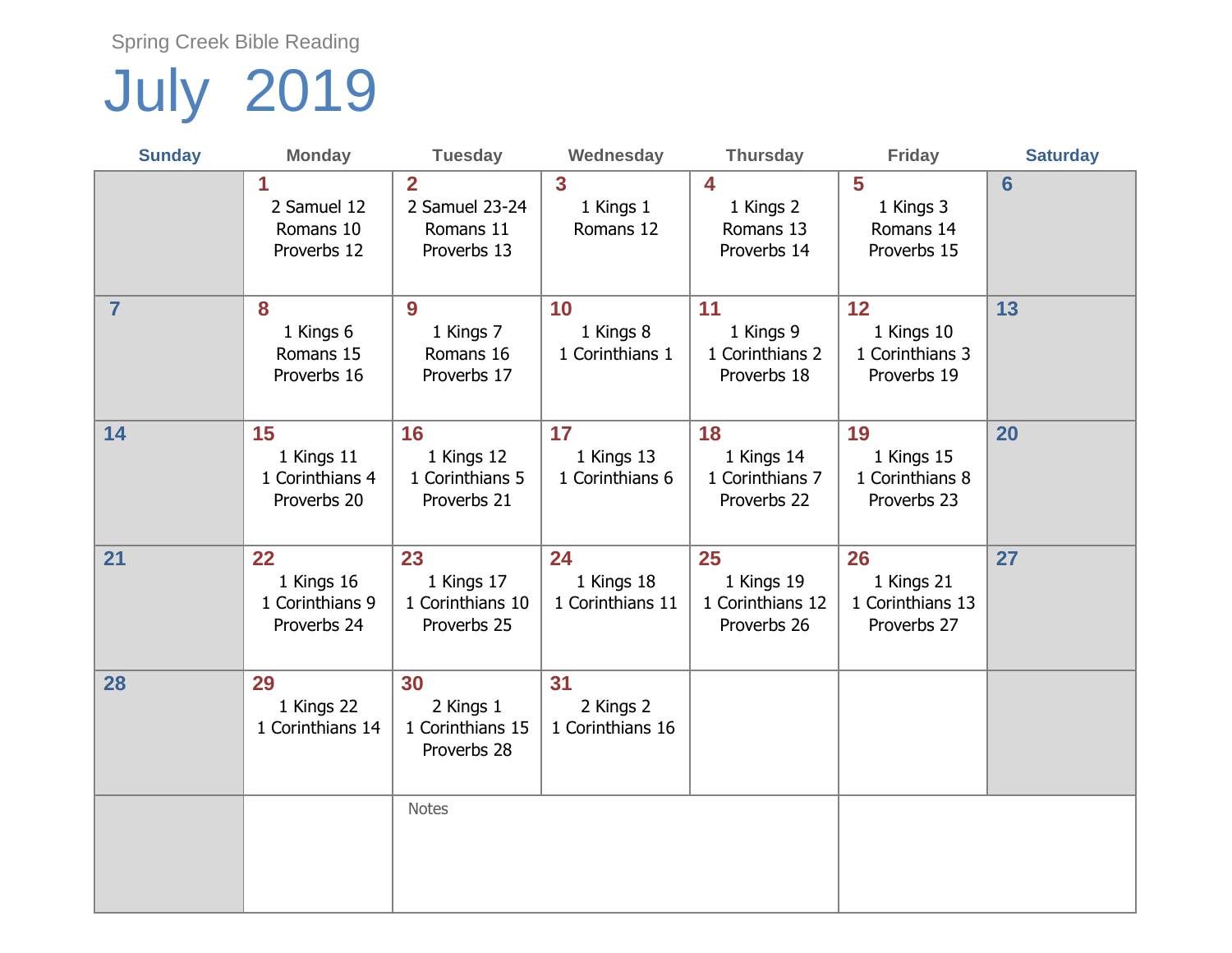### August 2019

| <b>Sunday</b> | <b>Monday</b>                                    | <b>Tuesday</b>                                             | Wednesday                                      | <b>Thursday</b>                                  | <b>Friday</b>                                                 | <b>Saturday</b> |
|---------------|--------------------------------------------------|------------------------------------------------------------|------------------------------------------------|--------------------------------------------------|---------------------------------------------------------------|-----------------|
|               |                                                  |                                                            |                                                | 1<br>2 Kings 3<br>2 Corinthians 1<br>Proverbs 29 | $\overline{2}$<br>2 Kings 4<br>2 Corinthians 2<br>Proverbs 30 | $\overline{3}$  |
| 4             | 5<br>2 Kings 5<br>2 Corinthians 3<br>Proverbs 31 | $6\phantom{a}$<br>2 Kings 6<br>2 Corinthians 4<br>Psalm 90 | $\overline{7}$<br>2 Kings 7<br>2 Corinthians 5 | 8<br>2 Kings 8<br>2 Corinthians 6<br>Psalm 91    | 9<br>2 Kings 9<br>2 Corinthians 7<br>Psalm 92                 | 10              |
| 11            | 12<br>2 Kings 10<br>2 Corinthians 8<br>Psalm 93  | 13<br>2 Kings 11<br>2 Corinthians 9<br>Psalm 94            | 14<br>2 Kings 12<br>2 Corinthians 10           | 15<br>2 Kings 13<br>2 Corinthians 11<br>Psalm 95 | 16<br>2 Kings 14<br>2 Corinthians 12<br>Psalm 96              | 17              |
| 18            | 19<br>2 Kings 15<br>2 Corinthians 13<br>Psalm 97 | 20<br>2 Kings 16<br>Galatians 1<br>Psalm 98                | 21<br>2 Kings 17<br><b>Galatians 2</b>         | 22<br>2 Kings 18<br>Galatians 3<br>Psalm 99      | 23<br>2 Kings 19<br>Galatians 4<br>Psalm 100                  | 24              |
| 25            | 26<br>2 Kings 20<br>Galatians 5                  | 27<br>2 Kings 21<br>Galatians 6<br>Psalm 101               | 28<br>2 Kings 22<br>Ephesians 1                | 29<br>2 Kings 23<br>Ephesians 2<br>Psalm 102     | 30<br>2 Kings 24<br>Ephesians 3                               | 31              |
|               |                                                  | <b>Notes</b>                                               |                                                |                                                  |                                                               |                 |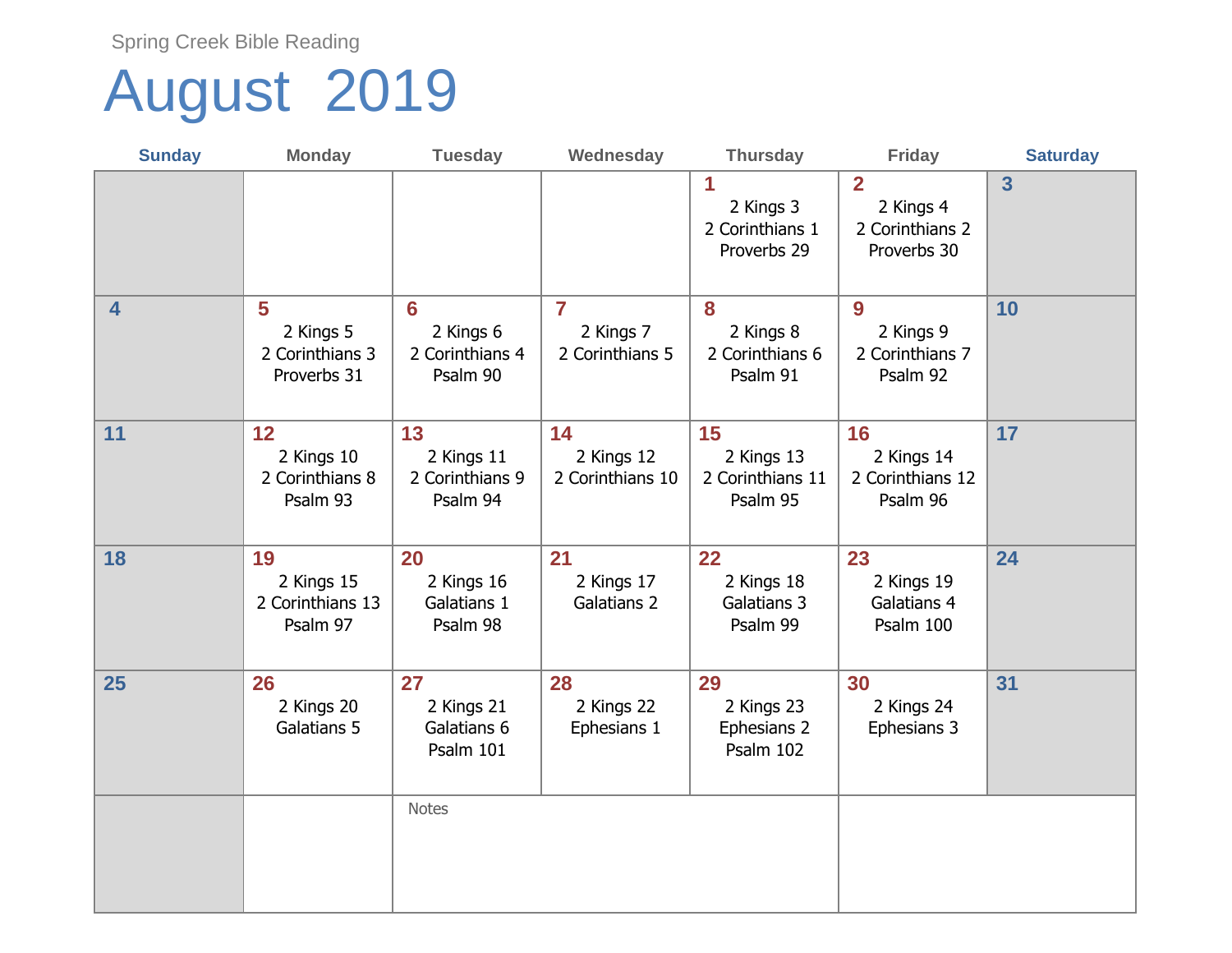#### September 2019

| <b>Sunday</b> | <b>Monday</b>                                            | <b>Tuesday</b>                                                | Wednesday                           | <b>Thursday</b>                                    | <b>Friday</b>                                      | <b>Saturday</b> |
|---------------|----------------------------------------------------------|---------------------------------------------------------------|-------------------------------------|----------------------------------------------------|----------------------------------------------------|-----------------|
| $\mathbf 1$   | $\overline{2}$<br>2 Kings 25<br>Ephesians 4<br>Psalm 103 | $\overline{\mathbf{3}}$<br>Amos 4<br>Ephesians 5<br>Psalm 104 | 4<br>Amos 5<br>Ephesians 6          | 5<br>Amos 7<br>Philippians 1<br>Psalm 105          | 6<br>Amos 8<br>Philippians 2<br>Psalm 106          | $\overline{7}$  |
| 8             | 9<br>Amos 9<br>Philippians 3<br>Psalm 107                | 10<br>Hosea 1<br>Philippians 4<br>Psalm 108                   | 11<br>Hosea 2<br>Colossians 1       | 12<br>Hosea 3<br>Colossians 2<br>Psalm 109         | 13<br>Jonah 1<br>Colossians 3<br>Psalm 110         | 14              |
| 15            | 16<br>Jonah 2<br>Colossians 4<br>Psalm 111               | 17<br>Jonah 3<br>1 Thessalonians 1<br>Psalm 112               | 18<br>Jonah 4<br>1 Thessalonians 2  | 19<br>Habakkuk 1<br>1 Thessalonians 3<br>Psalm 113 | 20<br>Habakkuk 2<br>1 Thessalonians 4<br>Psalm 114 | 21              |
| 22            | 23<br>Habakkuk 3<br>1 Thessalonians 5<br>Psalm 115       | 24<br>Isaiah 1<br>2 Thessalonians 1<br>Psalm 116              | 25<br>Isaiah 2<br>2 Thessalonians 2 | 26<br>Isaiah 3<br>2 Thessalonians 3<br>Psalm 117   | 27<br>Isaiah 4<br>1 Timothy 1<br>Psalm 118         | 28              |
| 29            | 30<br>Isaiah 5<br>1 Timothy 2                            |                                                               |                                     |                                                    |                                                    |                 |
|               |                                                          | <b>Notes</b>                                                  |                                     |                                                    |                                                    |                 |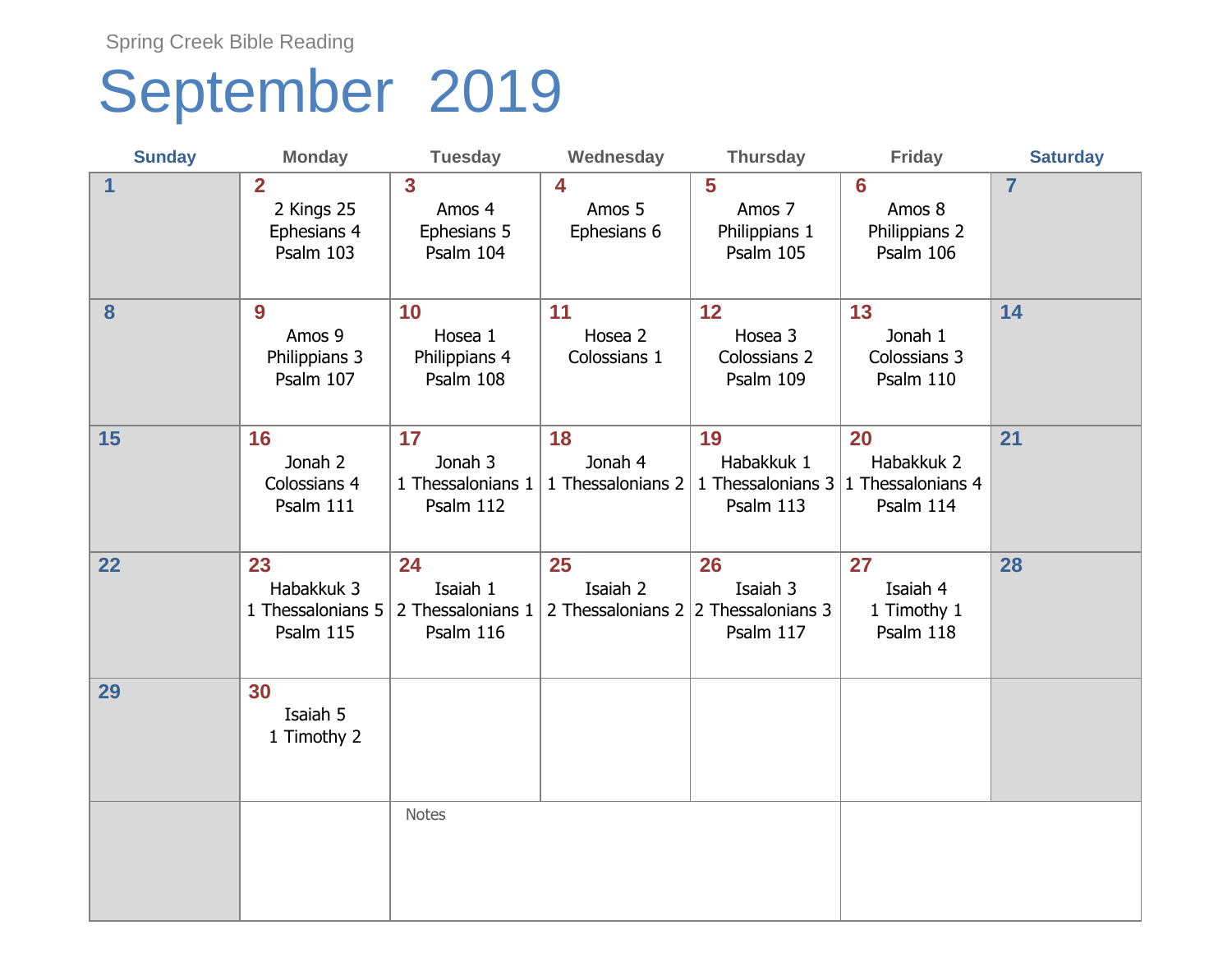#### October 2019

| <b>Sunday</b>  | <b>Monday</b>                                                          | <b>Tuesday</b>                                   | Wednesday                                 | <b>Thursday</b>                                                      | <b>Friday</b>                                                         | <b>Saturday</b> |
|----------------|------------------------------------------------------------------------|--------------------------------------------------|-------------------------------------------|----------------------------------------------------------------------|-----------------------------------------------------------------------|-----------------|
|                |                                                                        | 1<br>Isaiah 6<br>1 Timothy 3<br>Psalm 119:1-8    | $\overline{2}$<br>Isaiah 7<br>1 Timothy 4 | $\overline{\mathbf{3}}$<br>Isaiah 8<br>1 Timothy 5<br>Psalm 119:9-16 | $\overline{\mathbf{4}}$<br>Isaiah 9<br>1 Timothy 6<br>Psalm 119:17-24 | 5               |
| $6\phantom{1}$ | $\overline{\mathbf{7}}$<br>Isaiah 10<br>2 Timothy 1<br>Psalm 119:25-32 | 8<br>Isaiah 11<br>2 Timothy 2<br>Psalm 119:33-40 | 9<br>Isaiah 12<br>2 Timothy 3             | 10<br>Isaiah 40<br>2 Timothy 4<br>Psalm 119:41-48                    | 11<br>Isaiah 42<br>Titus 1<br>Psalm 119:49-56                         | 12              |
| 13             | 14<br>Isaiah 45<br>Titus 2<br>Psalm 119:57-64                          | 15<br>Isaiah 49<br>Titus 3<br>Psalm 119:65-72    | 16<br>Isaiah 52<br>Philemon 1             | 17<br>Isaiah 53<br>Hebrews 1<br>Psalm 119:73-80                      | 18<br>Isaiah 55<br>Hebrews 2<br>Psalm 119:81-88                       | 19              |
| 20             | 21<br>Isaiah 56<br>Hebrews 3<br>Psalm 119:89-96                        | 22<br>Isaiah 57<br>Hebrews 4<br>Psalm 119:97-104 | 23<br>Isaiah 59<br>Hebrews 5              | 24<br>Isaiah 61<br>Hebrews 6<br>Psalm 119:105-112                    | 25<br>Isaiah 66<br>Hebrews 7<br>Psalm 119:113-120                     | 26              |
| 27             | 28<br>Micah 4<br>Hebrews 8<br>Psalm 119:121-128                        | 29<br>Micah 5<br>Hebrews 9<br>Psalm 119:129-136  | 30<br>Joel 1<br>Hebrews 10                | 31<br>Joel 2<br>Hebrews 11<br>Psalm 119:137-144                      |                                                                       |                 |
|                |                                                                        | <b>Notes</b>                                     |                                           |                                                                      |                                                                       |                 |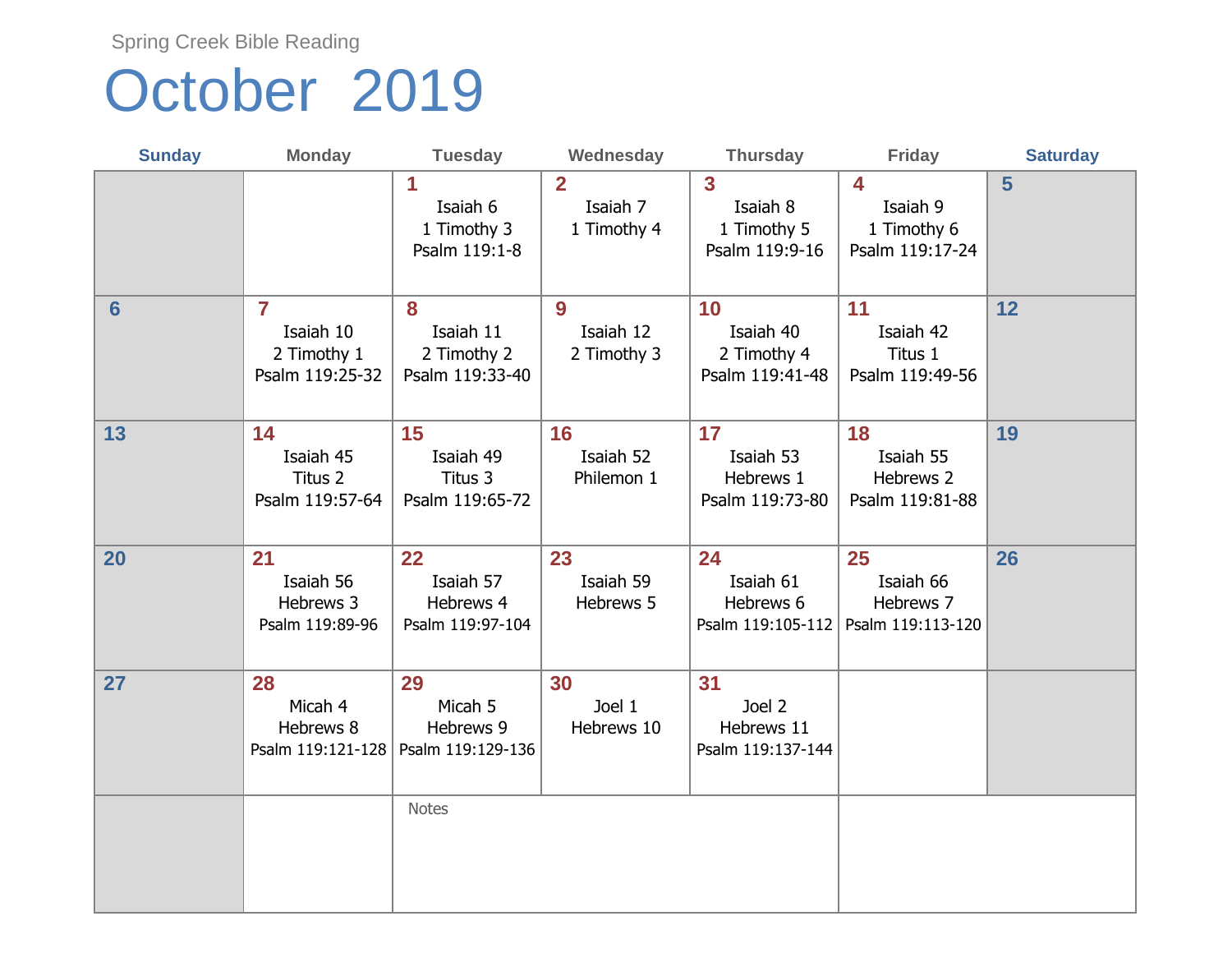#### November 2019

| <b>Sunday</b>           | <b>Monday</b>                                                         | <b>Tuesday</b>                                                        | Wednesday                                | <b>Thursday</b>                                               | <b>Friday</b>                                  | <b>Saturday</b> |
|-------------------------|-----------------------------------------------------------------------|-----------------------------------------------------------------------|------------------------------------------|---------------------------------------------------------------|------------------------------------------------|-----------------|
|                         |                                                                       |                                                                       |                                          |                                                               | 1<br>Joel 3<br>Hebrews 12<br>Psalm 119:145-152 | $\overline{2}$  |
| $\overline{\mathbf{3}}$ | $\blacktriangleleft$<br>Jeremiah 1<br>Hebrews 13<br>Psalm 119:153-160 | $\overline{\mathbf{5}}$<br>Jeremiah 2<br>James 1<br>Psalm 119:161-168 | $6\phantom{a}$<br>Jeremiah 18<br>James 2 | $\overline{7}$<br>Jeremiah 19<br>James 3<br>Psalm 119:169-176 | 8<br>Jeremiah 36<br>James 4<br>Psalm 120       | 9               |
| 10                      | 11<br>Jeremiah 37-38<br>James 5<br>Psalm 121                          | 12<br>Obadiah 1<br>1 Peter 1<br>Psalm 122                             | 13<br>Daniel 1<br>1 Peter 2              | 14<br>Daniel 2<br>1 Peter 3<br>Psalm 123                      | 15<br>Daniel 3<br>1 Peter 4<br>Psalm 124       | 16              |
| 17                      | 18<br>Daniel 4<br>1 Peter 5<br>Pslam 125                              | 19<br>Daniel 5<br>2 Peter 1<br>Psalm 126                              | 20<br>Daniel 6<br>2 Peter 2              | 21<br>Ezekiel 2<br>2 Peter 3<br>Psalm 127                     | 22<br>Ezekiel 3<br>$1$ John $1$<br>Psalm 128   | 23              |
| 24                      | 25<br>Ezekiel 18<br>1 John 2<br>Psalm 129                             | 26<br>Ezekiel 33<br>1 John 3<br>Psalm 130                             | 27<br>Ezekiel 34<br>1 John 4             | 28<br>Ezekiel 37<br>$1$ John $5$<br>Psalm 131                 | 29<br>Esther 1-2<br>$2,3$ John<br>Psalm 132    | 30              |
|                         |                                                                       | <b>Notes</b>                                                          |                                          |                                                               |                                                |                 |